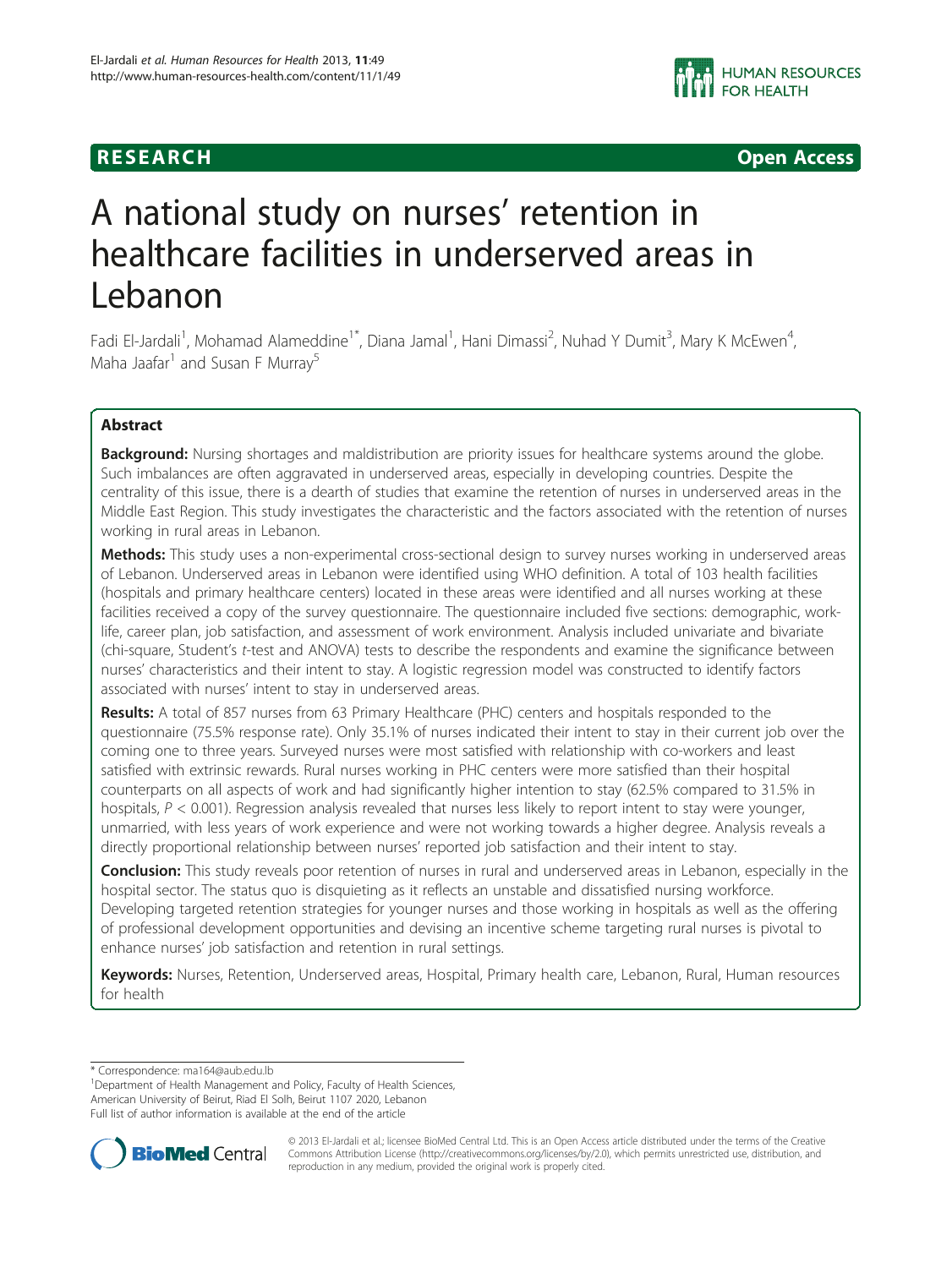# Introduction

The maldistribution and shortages of human resources for health (HRH) in underserved areas is gaining the attention of both policy makers and researchers worldwide [\[1](#page-11-0)]. According to the World Health Organization (WHO), underserved areas include geographical areas where the population has limited access to quality health-care services and to qualified health-care providers [\[2](#page-11-0)]. WHO's designated underserved areas may include: 'remote and rural areas, small or remote islands, urban slums, conflict and post-conflict zones, refugee camps, minority and indigenous communities, and any place that has been severely affected by a major natural or man-made disaster' [\[2](#page-11-0)] (page 9). According to the WHO (2006), half of the world's population resides in rural areas; however this population is served by only 38% of the global nursing workforce [[3\]](#page-11-0). The inequitable distribution of HRH in rural areas is a major problem contributing directly to the global burden of disease and negatively influencing health outcomes in these areas [[4\]](#page-11-0). This shortage is most pronounced for nurses who are the linchpin of a healthcare system and who are responsible for delivering the majority of healthcare to their communities [[5](#page-11-0)].

A multitude of strategies, with varying degrees of success, have been implemented by governments to address this problem and attract nurses to underserved areas. These strategies include financial incentives, non-financial incentives, educational or recruitment interventions and regulatory interventions [\[2,6,7](#page-11-0)]. Within the context of the Eastern Mediterranean Region (EMR), there has been a dearth of studies that have systematically investigated the factors significantly associated with nurses' retention in underserved areas.

# Retention of HRH in underserved/rural areas

Literature reports a global shortage of nurses compounded by geographic imbalances in the distribution of the nursing workforce [[5,8,9](#page-11-0)]. Such shortage is particularly challenging in rural and remote areas since recruiting and retaining nurses in these areas has been shown to be more difficult [[10,11](#page-11-0)]. Strategies such as increasing the number of graduates do not ensure that these graduates will choose to practice in underserved areas [[8,12](#page-11-0)]. As such, there is a need to specifically explore the factors associated with the retention of nurses working in underserved areas to derive specific policy recommendations to meet their particular needs.

A model proposed by Henderson and Tulloch [[12](#page-11-0)] and later adapted by WHO [[2](#page-11-0)] detailed factors affecting nurses' intent to stay in rural and remote areas. These factors are complex and multifaceted and can pertain to several dimensions such as personal aspects, family and community reasons, financial aspects, career issues, working conditions, living conditions, and mandatory service [[2,12](#page-11-0)]. The interplay of these and other factors has also been cited in related literature, whereby individual factors including gender, age, marital status, rural or urban upbringing, area of education and original professional plan at the time of enrollment in educational programs have been documented as influencing career decisions. Economic considerations related to salary and benefits and total medical school debt are other determinants influencing intent to stay. Additional factors relate to organizational, institutional and socio-cultural environment such as personality and practice conflicts, workload, material availability and area lifestyle issues respectively [\[8](#page-11-0),[12-14](#page-11-0)].

# Local context

Lebanon is characterized by an oversupply of physicians and an undersupply of nurses. The country lacks clear and accurate audit of the actual stock of physicians, nurses and midwives, and annual supply of HRH from medical and nursing schools [[15\]](#page-11-0). However, available data shows that approximately 6,000 nurses are working in Lebanon [\[15\]](#page-11-0). Nurses practicing in Lebanon have different types of degrees which can be technical (non-university) such as baccalaureate technique (BT), technique superieur (TS) or licence technique (LT) or a university degree, mainly a Bachelor of Science in Nursing (BSN) or Master of Nursing (MS). The Ministry of Public health updated the law governing the nursing profession (Decree 1655) to classify and define the role and scope of nursing professionals as 'professional nurses' holding TS, BSN or higher degrees; these nurses are equivalent to Registered Nurses. Nurses holding technical degrees such as BT and LT are termed 'nurses' and those who had one year's worth of nursing training in a hospital or educational setting are labeled 'assistant nurses' [\[16](#page-11-0)]. Nurses with a BT or BSN are required to sit for national examinations governed by the Ministry of Education in order to qualify to practice in the nursing profession. TS nurses are not required to sit for this examination and this degree requires one additional year or study after LT [\[17\]](#page-11-0).

Lebanon is a source country of HRH [[18\]](#page-11-0). Many nurses choose to immigrate to countries of the Gulf, Europe and North America in search of better job opportunities. Nurse migration has reached alarming rates with recent estimates of one of every five nursing graduates migrating out of Lebanon within one to two years of graduation [\[18\]](#page-11-0). Furthermore, two thirds of currently employed Lebanese nurses reported intent to leave their jobs within one to three years; 36.7% of which disclosed plans to leave the country [[19\]](#page-11-0). This high rate of nurse attrition is related to a number of challenges including professional and geographic misdistribution, out-migration,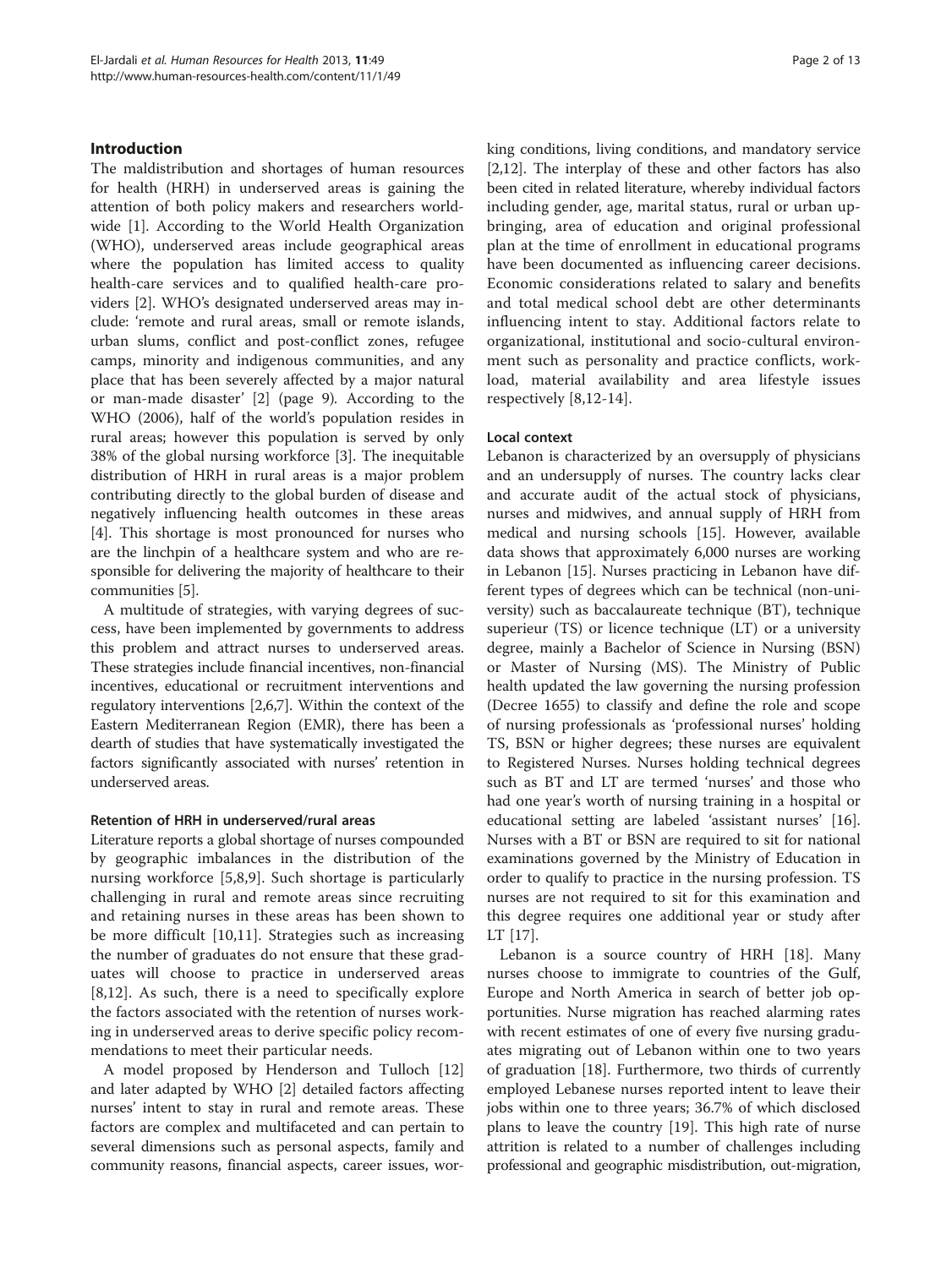limited opportunities for continuing medical education programs and career development and limited financial and non-financial incentives [\[20\]](#page-11-0).

Lebanon is also facing challenges pertaining to sectoral maldistribution whereby PHC centers have been facing difficulties recruiting and retaining health workers. A recent study focusing on retention of human resources in PHC centers found that two out of five respondents indicated intent to quit their job within a period of one to three years. Reported reasons for this intent to quit included poor salaries, availability of better employment opportunities abroad, lack of professional development, job instability and lack of managerial support. Respondents also exhibited signs of professional burnout, reporting high levels of emotional exhaustion, depersonalization, and low levels of personal accomplishment [[21](#page-11-0)].

# **Objectives**

This study aims at describing the current status and characteristics of nurses working in underserved areas in Lebanon and identifying the factors associated with nurses' retention in underserved areas with comparison across the sector of employment (hospital versus PHC).

# Methods

# Design

This non-experimental quantitative study utilizes a cross sectional research design to understand factors significantly associated with nurses' retention in underserved areas in Lebanon. This study is part of a four-country study conducted in Yemen, Jordan, Lebanon and Qatar examining nurse staffing in underserved areas [\[22,23](#page-11-0)].

# Ethical approval

Ethical approval was obtained from the WHO Ethical Review Committee (ERC) (Protocol number RPC312) and Institutional Review Board (IRB) of the American University of Beirut (Protocol number FHS.FE.06).

### Identification of underserved facilities

Underserved areas in this study were identified based on the previously mentioned WHO definition. Based on this definition, indicators (educational, health, economic, infrastructure and so on) were extracted and compiled in data sheets and ranked to allow researchers to determine which areas could be classified as underserved compared to other regions. Some of the indicators used included distribution of health workers (specifically nurses and their educational qualifications by region), number of hospitals, health coverage, population distribution, educational levels, household expenditure, availability of drinking water and electricity. Since there are no international cut-off points for classification of

underserved areas, the researchers identified these areas by comparing the aforementioned indicators across all Lebanese regions. The lowest ranking regions on these indicators were the selected ones (North, South and Bekaa). The researchers validated their choice with stakeholders from the Ministry of Health and the Order of Nurses. Based on these indicators, a total of 103 health facilities (hospitals and PHCs) in Lebanon were identified and all nurses working at these facilities were targeted.

# The data collection instrument

The data collection instrument was developed after a thorough review of the literature pertaining to the study objectives. It included several sections addressing different aspects of the nursing profession with a specific focus on those working in underserved areas. These sections were: demographic information (gender, age, marital status, nationality, having children, area of residence, living preferences (city or village), highest nursing credential and so on), work life (employment status, monthly income and receiving salary on time, additional benefits, standard of living, total working experience, working at previous facilities and so on), career plans (intent to stay, working towards higher nursing credentials, participating in continuing education, attitudes about nursing and so on), job satisfaction (using the McCloskey Mueller Satisfaction Scale), assessment of work environment (included 14 questions, some of which were selected from the Revised Nurse Working Index (NWI-R) developed by Aiken and Patrician (2000)), and hospital work (only used in the context of hospitals and included questions related to type of shift, clinical unit and nursing model). A combination of close-ended and open-ended questions were used to obtain the information needed. The questionnaire included the components of the aforementioned WHO adapted conceptual model developed by Henderson and Tulloch [[12\]](#page-11-0). The model included five dimensions: (1) personal or general characteristics, (2) values and altruism (attitudes about nursing), (3) family and living conditions, (4) career and work related issues (measured using the McCloskey Mueller Satisfaction Scale - MMSS), and (5) financial incentives. The main outcome measure for the analysis was nurses' decisions to stay in their post in the next one to three years.

It should be noted that the version of the MMSS included in this study reflects 25 of the 31 original items [[24\]](#page-11-0). Six items were removed as they were not relevant to these nurses' work context in rural areas in Lebanon. These items related to interaction with faculty members at schools of nursing, opportunities to participate in nursing research, opportunities to write and publish, control over work conditions, and control over what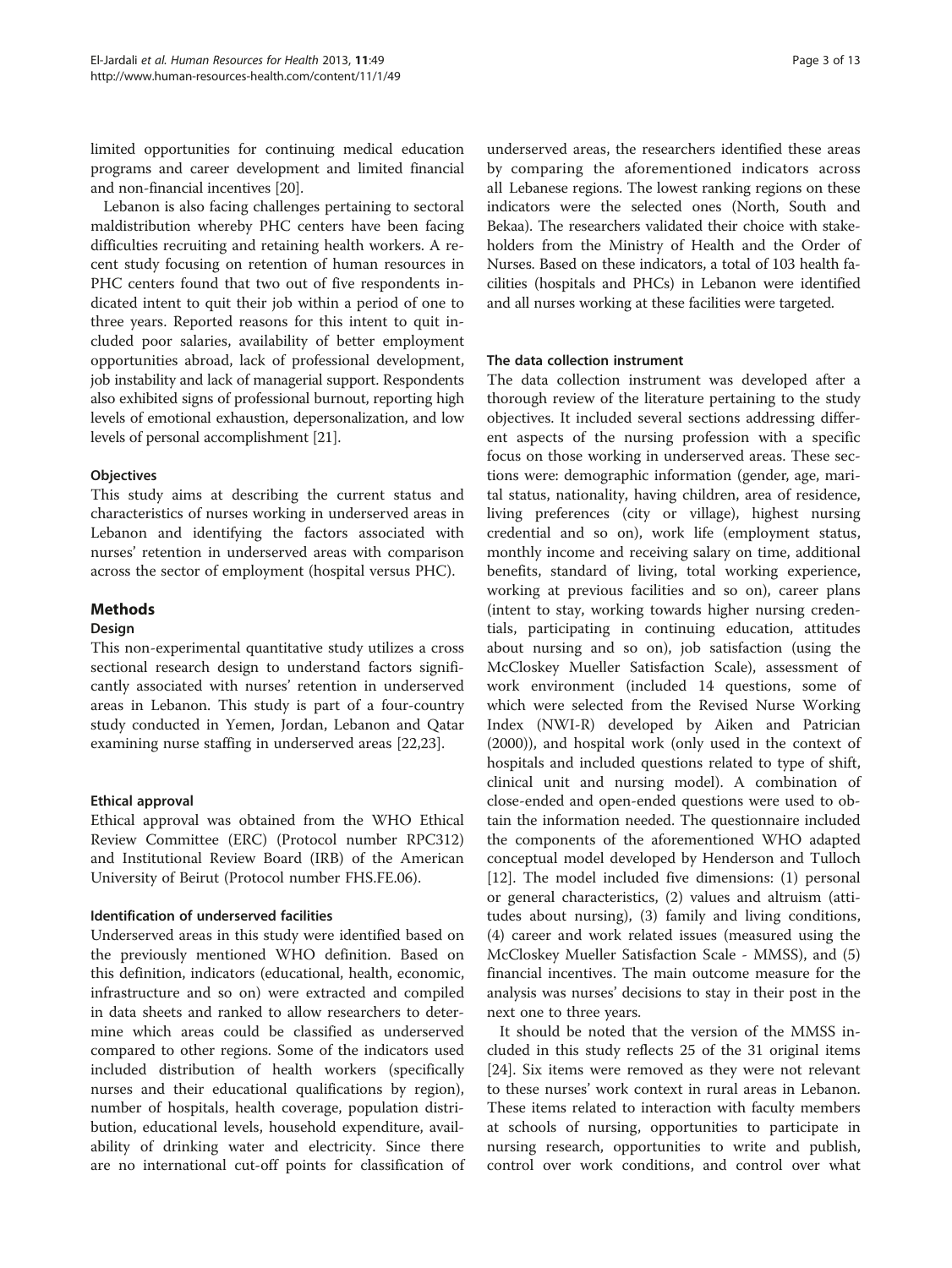goes on in their work settings. Items were rated on a four-point Likert scale (ranging from 'very dissatisfied score of 1' to 'very satisfied - score of 4'). The revised version of the MMSS has been previously validated in a national study in Lebanon [\[19\]](#page-11-0). Nurses were asked to indicate their intent to stay (outcome variable) by specifying the likelihood of remaining in their current job for the foreseeable future. Answers were grouped into stay or leave depending on the reported likeliness to stay.

The survey instrument was originally developed in English and translated to Arabic by a professional translator. Back translation was conducted by two members of the research team to account for some context specific corrections to wording and phrasing of questions. Cognitive interviewing of the content of the questionnaire was conducted with a total of nine nurses to allow further corrections to the content, wording and flow of the questions in the questionnaire [[25,26](#page-11-0)]. Nurses were asked to first review the English version of the questionnaire and comment on its content. A week later, they were asked to review the Arabic version of the questionnaire and also to report if any changes in content or wording were required. A period of two months was required for cognitive interviewing as the questionnaire was subject to several phases of modification before it was finalized. Three of the interviews were conducted first, then changes were made and a separate group of three nurses conducted the second phase of the interviews during which additional changes were recommended. The final stage was conducted with three other nurses and yielded minimal changes after which the surveys were finalized.

# Data collection

Facility directors at the 103 facilities were approached via a formal letter explaining the purpose of the study. Upon obtaining their approval for participation, they were sent the study questionnaire and were asked to hand them out to nurses working at their facility. Questionnaires were distributed in envelopes and directors were asked to give nurses time to respond and remind them to return them should they wish to participate. The survey questionnaire included a consent form on the first page which offered an overview of the research project and its objectives and requested participating nurses to consent to participation by ticking a box without specifying their name. Respondents were asked to complete the questionnaires at a place where they can have privacy and then put the questionnaire in the envelope and seal it prior to returning it to the facility director's office so as to maintain the confidentiality of their responses. The research team promptly picked up all completed envelopes from all facilities.

#### Data management and analysis

Information in the returned questionnaires was entered into an interface designed using the program CSPro 4.0. This program allows the development of algorithms to detect out-of-range values and alert the user to data discrepancies. The program also allows for auditing and correcting entered information.

Data was analyzed using the Statistical Package for Social Sciences Software (SPSS 19.0) for analysis (significance level 0.05). Univariate descriptive analysis was conducted to summarize demographic and work characteristics of responding nurses. Chi-square test was then used to compare nurses' characteristics by their intent to stay and location of practice. Intent to stay was defined as desire to remain in their current job for the next three years. The literature defines intent to stay as 'nurse's plan in projected number of years to remain active in the nursing profession in practice, education, administration, or research' [[27\]](#page-12-0).

A comparison of means using Students' sample t-test was used to compare nurses' characteristics with their intent to stay and location of practice. A logistic regression model was then constructed to better understand determinants of intent to stay for all respondents and across locations of practice. Questions included in the regression model were selected based on whether they were statistically significant at the bivariate level. Some questions (particularly age) were removed to eliminate collinearity and to obtain a better model that can explain intent to stay according to location of practice.

### Results

A total of 103 facilities were approached; 71 initially consented to participate but 8 did not return the surveys, yielding a 61% facility response rate (63 of 103 facilities). Out of a total of 1,135 nurses working in these 63 facilities a total of 857 nurses responded to the questionnaire (75.5% response rate). P-values in the bivariate analysis have been labeled 'p'.

### Nurses' characteristics and their intent to stay

Overall, only 35.1% of nurses indicated that they were likely or very likely to stay in their current job for the coming one to three years (See Table [1](#page-4-0)). Analysis showed that the majority of respondents were females (80%). Most responding nurses were below 30 years of age (58%) and this age group was least likely to report an intent to stay in current job (27.5%) (Table [1\)](#page-4-0). A total of 33.3% of responding nurses were married with children and this group was more likely to report an intent to stay (45%). A total of 82% of responding nurses were raised in rural areas and around 80% reported holding non-university degrees. Almost half of the nurses (49%) had less than five years of overall working experience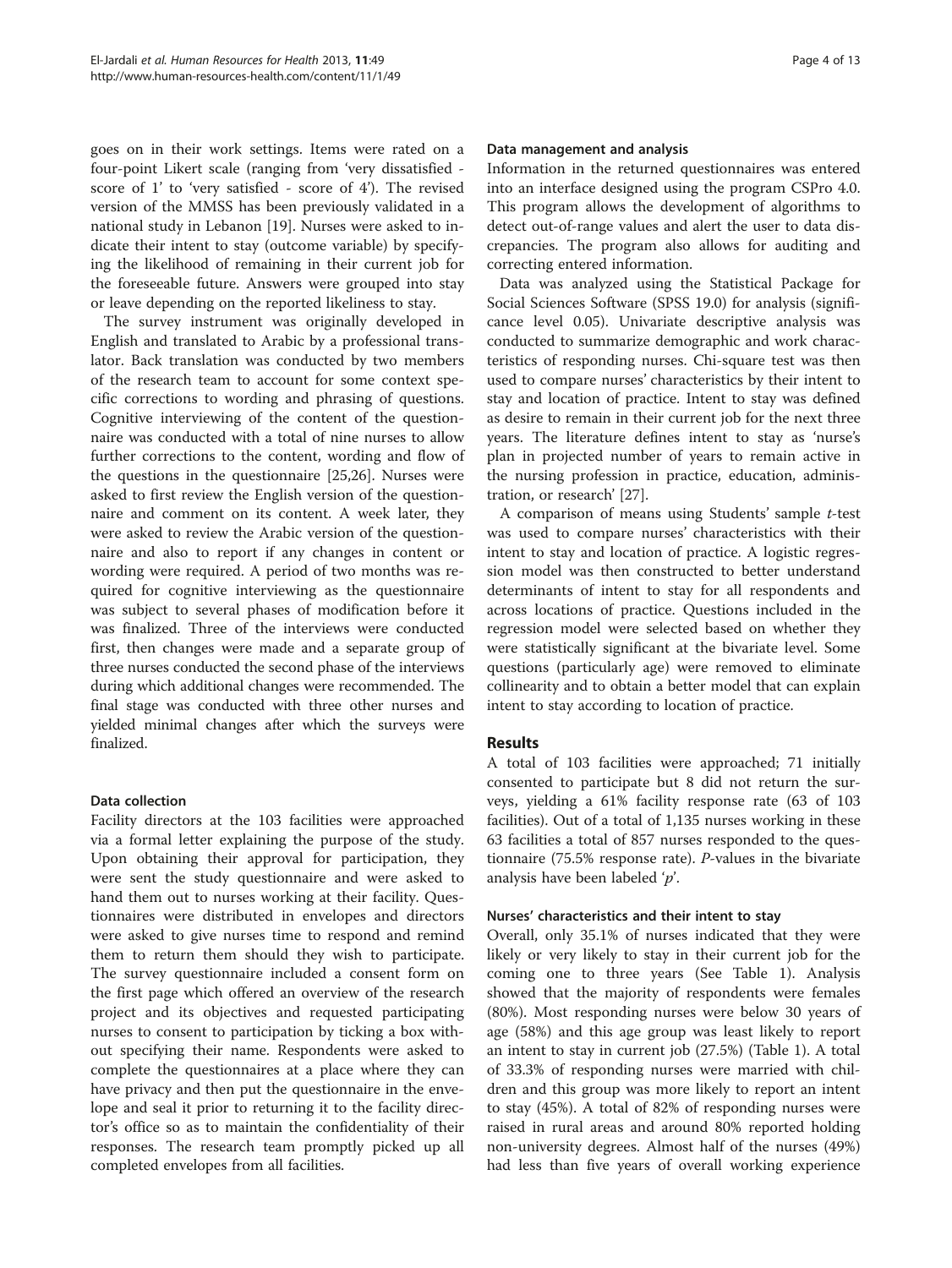#### <span id="page-4-0"></span>Table 1 Nurses characteristics stratified by their intent to stay

|                                                                                               |                          | Intent to stay |      |     |        |         |
|-----------------------------------------------------------------------------------------------|--------------------------|----------------|------|-----|--------|---------|
|                                                                                               |                          | N              | $\%$ | N   | %      | P-value |
| Intent to stay in job in coming 1 to 3 years                                                  | Stay                     | 293            | 35.1 | ÷,  | $\sim$ |         |
|                                                                                               | Leave                    | 542            | 64.9 | ÷,  |        |         |
| Gender                                                                                        | Female                   | 675            | 80.0 | 240 | 36.4   | 0.106   |
|                                                                                               | Male                     | 169            | 20.0 | 49  | 29.7   |         |
| Age                                                                                           | $<$ 30 years             | 486            | 58   | 131 | 27.5   | < 0.001 |
|                                                                                               | 30 to 45 years           | 311            | 37.1 | 128 | 42.2   |         |
|                                                                                               | $\geq$ 46 years          | 41             | 4.9  | 27  | 69.2   |         |
| Family status                                                                                 | Married with children    | 273            | 33.3 | 117 | 44.8   | < 0.001 |
|                                                                                               | Married without children | 117            | 14.3 | 47  | 40.5   |         |
|                                                                                               | Never married            | 429            | 52.4 | 110 | 26.1   |         |
| Rural upbringing                                                                              | Yes                      | 665            | 82.0 | 220 | 34.0   | 0.264   |
|                                                                                               | <b>No</b>                | 146            | 18.0 | 60  | 41.7   |         |
| Highest degree institution                                                                    | University               | 167            | 20.6 | 51  | 31.1   | 0.223   |
|                                                                                               | Non-university           | 642            | 79.4 | 227 | 36.2   |         |
| Type of degree                                                                                | Technical                | 778            | 92.5 | 270 | 35.5   | 0.491   |
|                                                                                               | University               | 63             | 7.5  | 19  | 31.2   |         |
| Length of professional work as a nurse                                                        | $< 5$ years              | 420            | 49.0 | 116 | 28.1   | < 0.001 |
|                                                                                               | 5 to 10 years            | 271            | 31.6 | 81  | 30.8   |         |
|                                                                                               | 11 to 15 years           | 70             | 8.2  | 38  | 54.3   |         |
|                                                                                               | $> 15$ years             | 96             | 11.2 | 58  | 65.2   |         |
| Working towards higher degree?                                                                | Yes                      | 282            | 33.6 | 73  | 26.5   | < 0.001 |
|                                                                                               | No                       | 558            | 66.4 | 220 | 40.2   |         |
| Place of work                                                                                 | Hospital                 | 760            | 88.7 | 233 | 31.5   | < 0.001 |
|                                                                                               | PHC                      | 97             | 11.3 | 60  | 62.5   |         |
| Attitudes about nursing (Yes/No questions, responses to the option 'Yes' are reported)        |                          |                |      |     |        |         |
| My family has a positive view about nursing                                                   |                          | 725            | 87.3 | 266 | 37.2   | 0.001   |
| Other health professionals have a positive perception about nurses                            |                          | 589            | 73.0 | 221 | 38.2   | 0.003   |
| My community has a positive image of the nursing profession                                   |                          | 539            | 65.6 | 220 | 41.5   | < 0.001 |
| Most parents in this community would encourage their children to consider nursing as a career |                          | 342            | 41.9 | 143 | 42.6   | < 0.001 |
| I would encourage my nursing peers in other areas to move to my place of employment           |                          | 348            | 40.6 | 161 | 47.2   | < 0.001 |
| Given the opportunity to choose my career all over again, I would choose nursing              |                          | 264            | 30.8 | 129 | 50.4   | < 0.001 |
| I would encourage my daughters to consider nursing as a career                                |                          | 151            | 18.9 | 77  | 52.4   | < 0.001 |
| I would encourage my sons to consider nursing as a career                                     |                          |                | 16.4 | 66  | 50.8   | < 0.001 |

and this group was least likely to report an intent to stay (28.1%). Overall, 88.7% of the respondents worked in a hospital while only 11.3% worked at PHC centers. Nurses working at a PHC center were significantly more likely to report intent to stay (See Table 1).

in had a positive image about the nursing profession, only 30.8% reported that they would choose nursing as a profession if they could choose their career all over again. Moreover, very few indicated that they would encourage their daughters (18.9%) and sons (16.4%) to consider nursing as a career (See Table 1).

Survey respondents had mixed attitudes about their profession. While, the majority indicated that their families (87.3%) and other health professionals (73.0%) had positive attitudes about the nursing profession and 65.6% indicated that the community they were working

#### Intent to stay and location of practice

To investigate whether nurses' intent to stay and the factors associated with it differ by work setting, we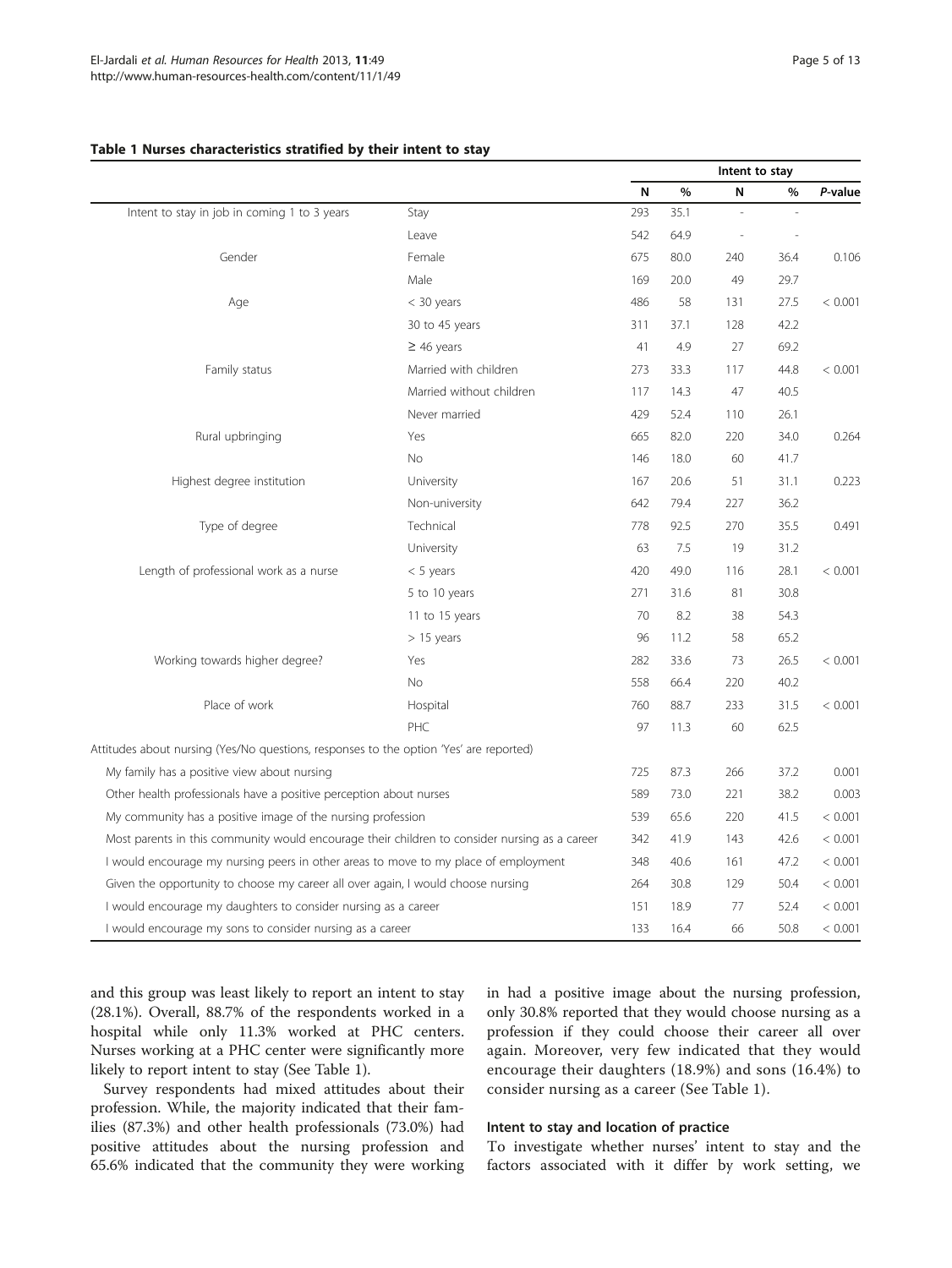<span id="page-5-0"></span>compared the responses of nurses working in the hospital sector with those working in the PHC sector (Table 2). With respect to nurse demographics, analysis reveals that male nurses were significantly more likely to work in hospitals rather than PHC centers (22% compared to 4.2% respectively,  $P < 0.001$ ). Younger nurses (< 30 years)

| Table 2 Comparing nurses' characteristics by location of practice |  |  |
|-------------------------------------------------------------------|--|--|
|-------------------------------------------------------------------|--|--|

|                                                                                                               | Hospital |      |                | <b>PHC</b> | P-value |
|---------------------------------------------------------------------------------------------------------------|----------|------|----------------|------------|---------|
|                                                                                                               | N        | %    | N              | %          |         |
| Gender                                                                                                        |          |      |                |            |         |
| Female                                                                                                        | 584      | 78.0 | 91             | 95.8       | < 0.001 |
| Male                                                                                                          | 165      | 22.0 | $\overline{4}$ | 4.2        |         |
| Age                                                                                                           |          |      |                |            |         |
| < 30 years                                                                                                    | 455      | 61.2 | 31             | 32.6       | < 0.001 |
| 30 to 45 years                                                                                                | 260      | 35.0 | 51             | 53.7       |         |
| $\geq$ 46 years                                                                                               | 28       | 3.8  | 13             | 13.7       |         |
| Married with children                                                                                         |          |      |                |            |         |
| Married with children                                                                                         | 219      | 30.1 | 54             | 58.7       | < 0.001 |
| Married without children                                                                                      | 108      | 14.9 | 9              | 9.8        |         |
| Never married                                                                                                 | 400      | 55.0 | 29             | 31.5       |         |
| Rural upbringing?                                                                                             |          |      |                |            |         |
| Yes                                                                                                           | 598      | 83.2 | 67             | 72.8       | 0.015   |
| <b>No</b>                                                                                                     | 121      | 16.8 | 25             | 27.2       |         |
| Highest degree institution                                                                                    |          |      |                |            |         |
| University                                                                                                    | 147      | 20.5 | 20             | 22.0       | 0.738   |
| Technical                                                                                                     | 571      | 79.5 | 71             | 78.0       |         |
| Type of degree                                                                                                |          |      |                |            |         |
| Technical                                                                                                     | 686      | 91.7 | 92             | 98.9       | 0.013   |
| University                                                                                                    | 62       | 8.3  | $\mathbf{1}$   | 1.1        |         |
| How long have they worked professionally as a nurse                                                           |          |      |                |            |         |
| $< 5$ years                                                                                                   | 389      | 51.2 | 31             | 32.0       | < 0.001 |
| 5 to 10 years                                                                                                 | 247      | 32.5 | 24             | 24.7       |         |
| 11 to 15 years                                                                                                | 61       | 8.0  | 9              | 9.3        |         |
| $> 15$ years                                                                                                  | 63       | 8.3  | 33             | 34.0       |         |
| Intent to stay in your current job for the foreseeable future (the coming 1 to 3 years)?                      |          |      |                |            |         |
| Stay                                                                                                          | 233      | 31.5 | 60             | 62.5       | < 0.001 |
| Leave                                                                                                         | 506      | 68.5 | 36             | 37.5       |         |
| Working towards a higher degree                                                                               |          |      |                |            |         |
| Yes                                                                                                           | 261      | 34.9 | 21             | 22.6       | 0.017   |
| No                                                                                                            | 486      | 65.1 | 72             | 77.4       |         |
| Attitudes about nursing (these were a series of Yes/No questions, responses to the option 'Yes' are reported) |          |      |                |            |         |
| My community has a positive image of the nursing profession                                                   | 463      | 63.6 | 76             | 80.9       | 0.004   |
| Other health professionals have a positive perception about nurses                                            | 508      | 71.1 | 81             | 87.1       | 0.004   |
| My family has a positive view about nursing                                                                   | 636      | 86.3 | 89             | 95.7       | 0.032   |
| Most parents in this community would encourage their children to consider nursing as a career                 | 293      | 40.5 | 49             | 53.3       | 0.051   |
| I would encourage my sons to consider nursing as a career                                                     | 110      | 15.2 | 23             | 25.6       | 0.042   |
| I would encourage my daughters to consider nursing as a career                                                | 117      | 16.5 | 34             | 37.8       | < 0.001 |
| Given the opportunity to choose my career all over again, I would choose nursing                              | 212      | 27.9 | 52             | 53.6       | < 0.001 |
| I would encourage my nursing peers in other areas to move to my place of employment                           | 286      | 37.6 | 62             | 63.9       | < 0.001 |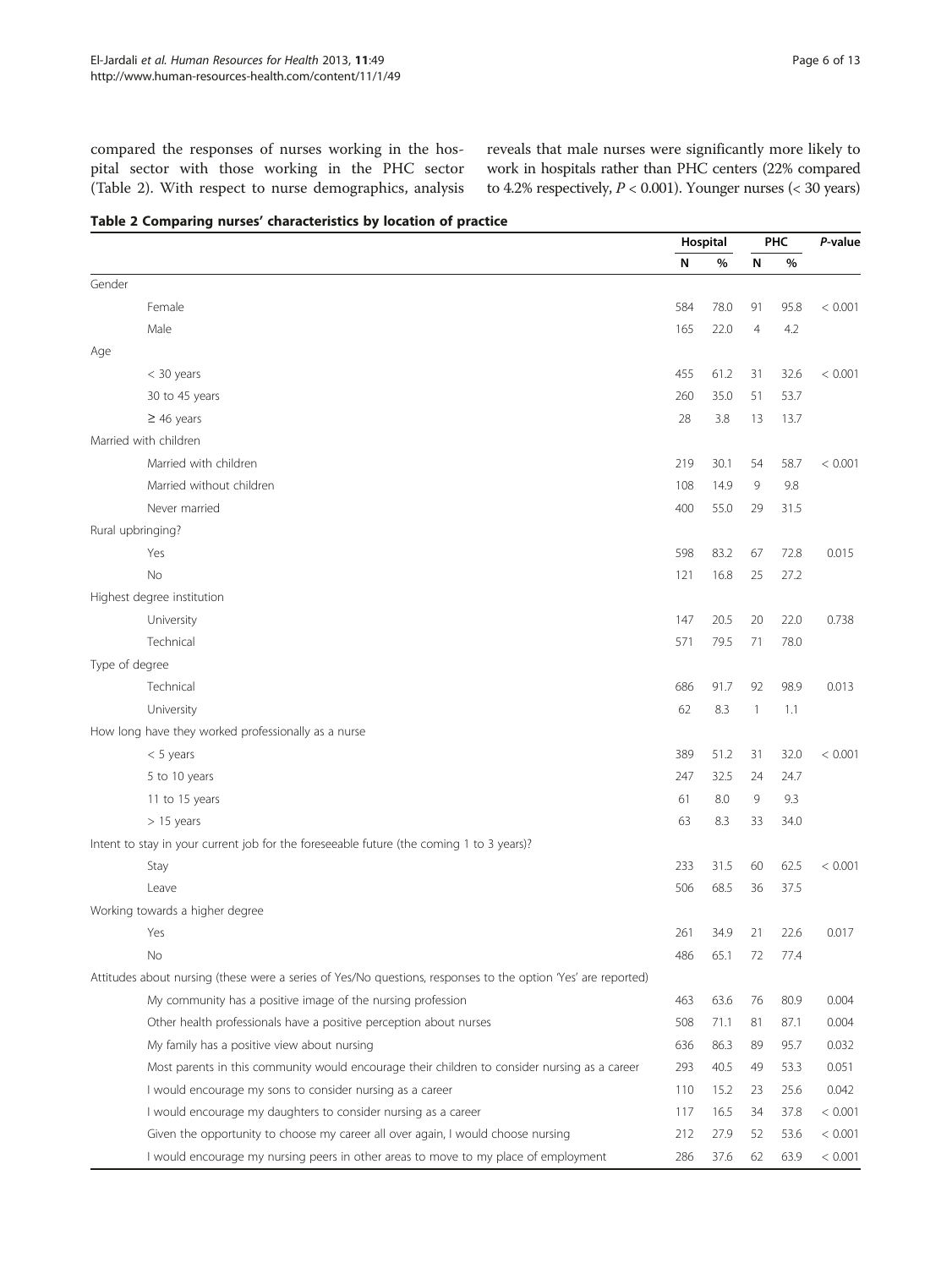tended to dominate the workforce in hospitals (61.2%) whereas nurses in the 30 to 45 years age group comprised the majority of those working in PHC centers (53.7%). 'Never married' nurses were more likely to work in hospitals (55%) whereas married nurses with children were more likely to work in PHC centers  $(58.7\%, P < 0.001)$ . Comparing nurses across professional characteristics reveals that nurses with technical degrees comprised the majority of the workforce in both hospitals and PHC centers, but nurses holding university degrees were significantly more likely to work in hospitals  $(8.3\%, P = 0.01)$ . While less experienced nurses (< 5 years) were more likely to report hospital employment (51.2%), more experienced nurses (> 15 years) were more likely to work in PHC centers (34%, P < 0.001) (Table [2](#page-5-0)).

Overall, nurses working in PHC centers were more likely to report intent to stay compared to nurses working in hospitals (62.5% versus 31.5% respectively,  $P < 0.001$ ) (Table [2\)](#page-5-0). In addition, nurses working in PHC centers generally had more positive attitudes towards nursing. The majority indicated that their community  $(80.9\%, P = 0.004)$  and other health professionals  $(87.1\%, P = 0.004)$  had a positive image of the profession. They also indicated that their families had a positive view of the profession (95.7%,  $P = 0.032$ ) but few would encourage their sons (25.6%,  $P = 0.042$ ) and daughters (37.8%,  $P < 0.001$ ) to consider nursing as a career. Those nurses also indicated that they would encourage their nursing peers to move to their place of employment (63.9%,  $P < 0.001$ ) but despite this a bit more than half reported that they would consider nursing as a career if they were given the choice to make all over again (53.6%,  $P < 0.001$ ) (Table [2](#page-5-0)).

# Understanding the link between satisfaction, intent to stay and location of practice

Analysis of the MMSS revealed that the overall satisfaction score for survey respondents was  $2.5$  ( $\pm 0.5$ ) (reminder MMSS scores range from 1 to 4). Nurses were least satisfied with extrinsic rewards  $(2.1 \pm 0.7)$  and most satisfied with co-workers  $(3.1 \pm 0.5)$ . Nurses who reported intent to stay had significantly higher satisfaction scores compared to nurses with intent to leave (Table 3). Specifically, nurses expressing intent to stay were most satisfied with access to professional development opportunities  $(3.2 \pm 0.5)$ , interaction opportunities  $(2.89 \pm 0.55)$ and degree of control and responsibility  $(2.9 \pm 0.5)$ . On the other hand, nurses expressing intent to leave were least satisfied with extrinsic rewards  $(2.0 \pm 0.6)$ , work scheduling  $(2.3 \pm 0.7)$  and balance of family and work  $(2.3 \pm 0.6).$ 

Satisfaction scores were also significantly different across locations of practice. Scores on all subscales were significantly higher for nurses working in PHC centers and were highest for interaction opportunities  $(2.9 \pm 0.7)$ , praise and recognition  $(2.8 \pm 0.6)$ , and scheduling  $(2.8 \pm 0.5)$ . Similar to nurses expressing intent to leave, hospital nurses were least satisfied with extrinsic rewards  $(2.0 \pm 0.6)$ , balance of family and work  $(2.3 \pm 0.7)$  and work scheduling  $(2.4 \pm 0.6)$  (Table 3).

### Determinants of intent to stay

Results from the regression model revealed that married nurses had greater odds of expressing an intent to stay in their current job with higher odds reported to married nurses with children (odds ratio (OR) = 1.8 and 2.0

|                               |           |                   | Intent to stay or leave   | Location of practice                                                                        |                           |       |
|-------------------------------|-----------|-------------------|---------------------------|---------------------------------------------------------------------------------------------|---------------------------|-------|
|                               |           | Stay              | Leave                     | Hospital                                                                                    | <b>PHC</b>                |       |
| <b>MMSS</b> scale             | Mean (SD) |                   |                           | Mean – SD – Median Mean – SD – Median P-value Mean – SD – Median Mean – SD – Median P-value |                           |       |
| Overall satisfaction          | 2.5(0.5)  | $2.7 - 0.4 - 2.8$ | $2.4 - 0.4 - 2.5 < 0.001$ | $2.5 - 0.4 - 2.5$                                                                           | $2.8 - 0.5 - 2.9 < 0.001$ |       |
| Extrinsic rewards             | 2.1(0.7)  | $2.4 - 0.7 - 2.3$ | $2.0 - 0.6 - 2.0 < 0.001$ | $2.0 - 0.6 - 2.0$                                                                           | $2.5 - 0.7 - 2.7 < 0.001$ |       |
| Balance of family<br>and work | 2.2(0.6)  | $2.7 - 0.5 - 2.8$ | $2.3 - 0.6 - 2.4 < 0.001$ | $2.3 - 0.7 - 2.5$                                                                           | $2.7 - 0.7 - 3.0 < 0.001$ |       |
| Scheduling                    | 2.4(0.6)  | $2.5 - 0.7 - 2.6$ | $2.3 - 0.7 - 2.3 < 0.001$ | $2.4 - 0.6 - 2.3$                                                                           | $2.8 - 0.5 - 3.0 < 0.001$ |       |
| Professional<br>opportunities | 2.5(0.7)  | $3.2 - 0.5 - 3.0$ | $3.0 - 0.5 - 3.0 < 0.001$ | $3.1 - 0.5 - 3.0$                                                                           | $3.3 - 0.5 - 3.0 < 0.001$ |       |
| Control and<br>responsibility | 2.6(0.6)  | $2.9 - 0.5 - 3.0$ | $2.7 - 0.6 - 2.8 < 0.001$ | $2.7 - 0.5 - 2.8$                                                                           | $3.0 - 0.3 - 3.0 < 0.001$ |       |
| Praise and<br>recognition     | 2.7(0.6)  | $2.7 - 0.6 - 3.0$ | $2.4 - 0.7 - 2.0 < 0.001$ | $2.4 - 0.7 - 2.0$                                                                           | $2.8 - 0.6 - 3.0 < 0.001$ |       |
| Interaction<br>opportunities  | 2.7(0.5)  | $2.9 - 0.6 - 3.0$ | $2.5 - 0.7 - 2.5 < 0.001$ | $2.6 - 0.6 - 2.8$                                                                           | $2.9 - 0.7 - 3.0$         | 0.001 |
| Co-workers                    | 3.1(0.5)  | $2.8 - 0.6 - 3.0$ | $2.4 - 0.7 - 2.5 < 0.001$ | $2.5 - 0.7 - 2.5$                                                                           | $2.8 - 0.6 - 3.0 < 0.001$ |       |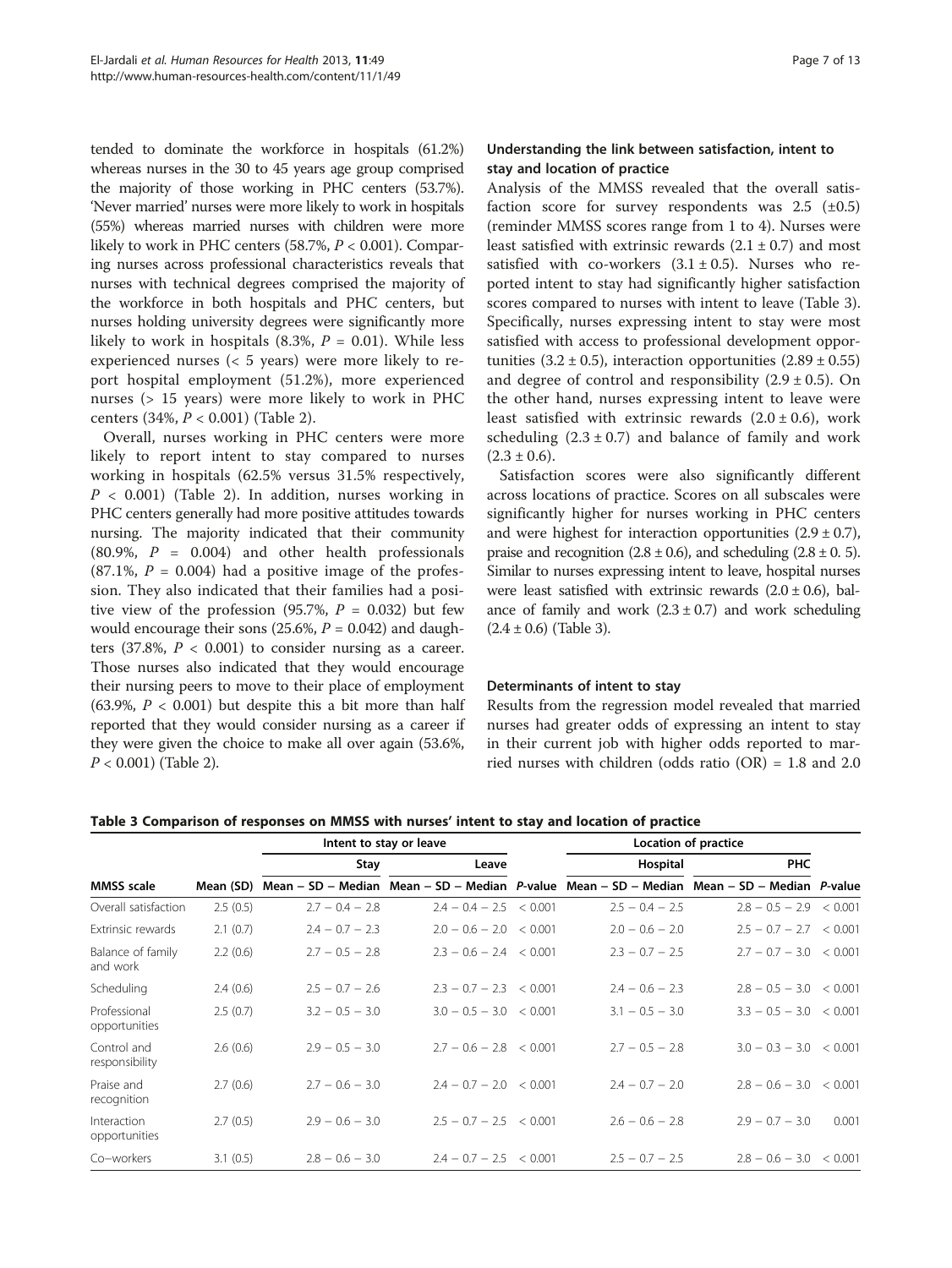Compared to nurses with more than 15 years of experience, nurses with more than 5 years of experience had 0.3 (95% CI = 0.1 to 0.6;  $P = 0.001$ ) the odds of expressing intention to stay and those with 5 to 10 years of experience had 0.3 (95% CI = 0.1 to 0.5;  $P < 0.001$ ) the odds of expressing intention to stay. This observation was similar for nurses working in hospitals, yet with even smaller odds (Table 4).

Respondents who indicated that they were not working towards a higher degree had 1.8 the odds of expressing intention to stay  $(95\% \text{ CI} = 1.2 \text{ to } 2.6; P = 0.006).$ This observation was of particular significance for nurses working in PHC centers where the odds of intent to stay were 11.5 (95% CI = 2.4 to 55.3,  $P = 0.002$ ).

Nurses who indicated that they would encourage their sons to consider nursing as a career had 1.8 times the odds

to express intention to stay (95% CI = 1.1 to 2.6;  $P = 0.006$ ). This observation also held true for nurses working in hospitals where the odds of intent to stay were 2.0 (95%  $CI = 1.2$  to 3.4,  $P = 0.007$ ).

Nurses who reported that they would encourage their nursing peers to move to their place of employment also had greater odds of expressing intention to stay  $(OR =$ 2.0, 95% CI = 1.1 to 3.0;  $P = 0.01$ ) (Table 4). This observation was significant for both hospitals and PHC centers where the former had 1.6 higher odds (95%  $CI = 1.0$ to 2.5,  $P = 0.02$ ) of intent to stay and the latter had 21.8 higher odds (95% CI = 3.5 to 136.8,  $P = 0.001$ ) of intent to stay (Table 4).

Higher scores on overall satisfaction were also associated with higher odds of staying (OR =  $4.5$ ,  $95\%$  CI =  $2.8$ ) to 7.2;  $P < 0.001$ ). Overall satisfaction was significantly associated with intent to stay in hospitals but not with intent to stay in PHC centers ( $OR = 5.3$ ,  $95\%$  CI = 3.1 to 9.1, P < 0.001) (Table 4).

|  | Table 4 Revised Regression Model to understand determinants of intent to stay |
|--|-------------------------------------------------------------------------------|
|--|-------------------------------------------------------------------------------|

|                                                                                     | Overall      |            |         | <b>Hospitals</b> |            |         | PHC            |              |         |
|-------------------------------------------------------------------------------------|--------------|------------|---------|------------------|------------|---------|----------------|--------------|---------|
|                                                                                     | OR           | 95% CI     | P-value | OR               | 95% CI     | P-value | OR             | 95% CI       | P-value |
| Gender                                                                              |              |            |         |                  |            |         |                |              |         |
| Female                                                                              | $\, 1 \,$    |            |         | $\mathbf{1}$     |            |         | $\mathbf{1}$   |              |         |
| Male                                                                                | 1.0          | 0.7 to 1.6 | 0.971   | 1.0              | 0.6 to 1.6 | 0.93    | 2.6            | 0.1 to 55.2  | 0.540   |
| Age                                                                                 |              |            |         |                  |            |         |                |              |         |
| $<$ 30 years                                                                        | 0.6          | 0.2 to 1.5 | 0.253   | 1.4              | 0.4 to 4.7 | 0.638   |                |              |         |
| 30 to 45 years                                                                      | 0.5          | 0.2 to 1.4 | 0.211   | 1.4              | 0.4 to 4.4 | 0.587   |                |              |         |
| $\geq$ 46 years                                                                     | 1            |            |         | 1                |            |         |                |              |         |
| Married with children                                                               |              |            |         |                  |            |         |                |              |         |
| Married with children                                                               | 1.8          | 1.1 to 2.7 | 0.010   | 2.0              | 1.2 to 3.2 | 0.005   | 0.4            | 0.1 to 1.9   | 0.255   |
| Married without children                                                            | 2.0          | 1.2 to 3.3 | 0.011   | 2.3              | 1.3 to 4.0 | 0.003   | 0.8            | 0.1 to 7.6   | 0.837   |
| Never married                                                                       | 1            |            |         | $\mathbf{1}$     |            |         | $\overline{1}$ |              |         |
| Total working experience as a nurse                                                 |              |            |         |                  |            |         |                |              |         |
| $< 5$ years                                                                         | 0.3          | 0.1 to 0.6 | 0.001   | 0.2              | 0.1 to 0.4 | < 0.001 | 0.3            | 0.1 to 2.1   | 0.242   |
| 5 to 10 years                                                                       | 0.3          | 0.1 to 0.5 | < 0.001 | 0.2              | 0.1 to 0.4 | < 0.001 | 0.2            | 0.03 to 1.2  | 0.074   |
| 11 to 15 years                                                                      | 0.7          | 0.3 to 1.7 | 0.489   | 0.4              | 0.6 to 1.1 | 0.085   | 1.2            | 0.1 to 14.3  | 0.883   |
| $> 15$ years                                                                        | $\mathbf{1}$ |            |         | $\mathbf{1}$     |            |         | $\overline{1}$ |              |         |
| Are you currently working towards a higher degree                                   |              |            |         |                  |            |         |                |              |         |
| No                                                                                  | 1.8          | 1.2 to 2.6 | 0.006   | 1.5              | 1.0 to 2.3 | 0.076   | 11.5           | 2.4 to 55.3  | 0.002   |
| Yes                                                                                 | $\mathbf{1}$ |            |         | 1                |            |         | $\overline{1}$ |              |         |
| I would encourage my sons to choose nursing as a career                             |              |            |         |                  |            |         |                |              |         |
| No                                                                                  | 1            |            |         | $\mathbf{1}$     |            |         | $\mathbf{1}$   |              |         |
| Yes                                                                                 | 1.8          | 1.1 to 2.8 | 0.016   | 2.0              | 1.2 to 3.4 | 0.007   | 0.6            | 0.2 to 2.4   | 0.497   |
| I would encourage my nursing peers in other areas to move to my place of employment |              |            |         |                  |            |         |                |              |         |
| No                                                                                  | $\mathbf{1}$ |            |         | $\mathbf{1}$     |            |         | $\mathbf{1}$   |              |         |
| Yes                                                                                 | 2.0          | 1.4 to 3.0 | 0.001   | 1.6              | 1.1 to 2.5 | 0.024   | 21.8           | 3.5 to 136.8 | 0.001   |
| Overall satisfaction                                                                | 4.5          | 2.8 to 7.2 | < 0.001 | 5.3              | 3.1 to 9.1 | < 0.001 | 1.3            | 0.3 to 5.7   | 0.700   |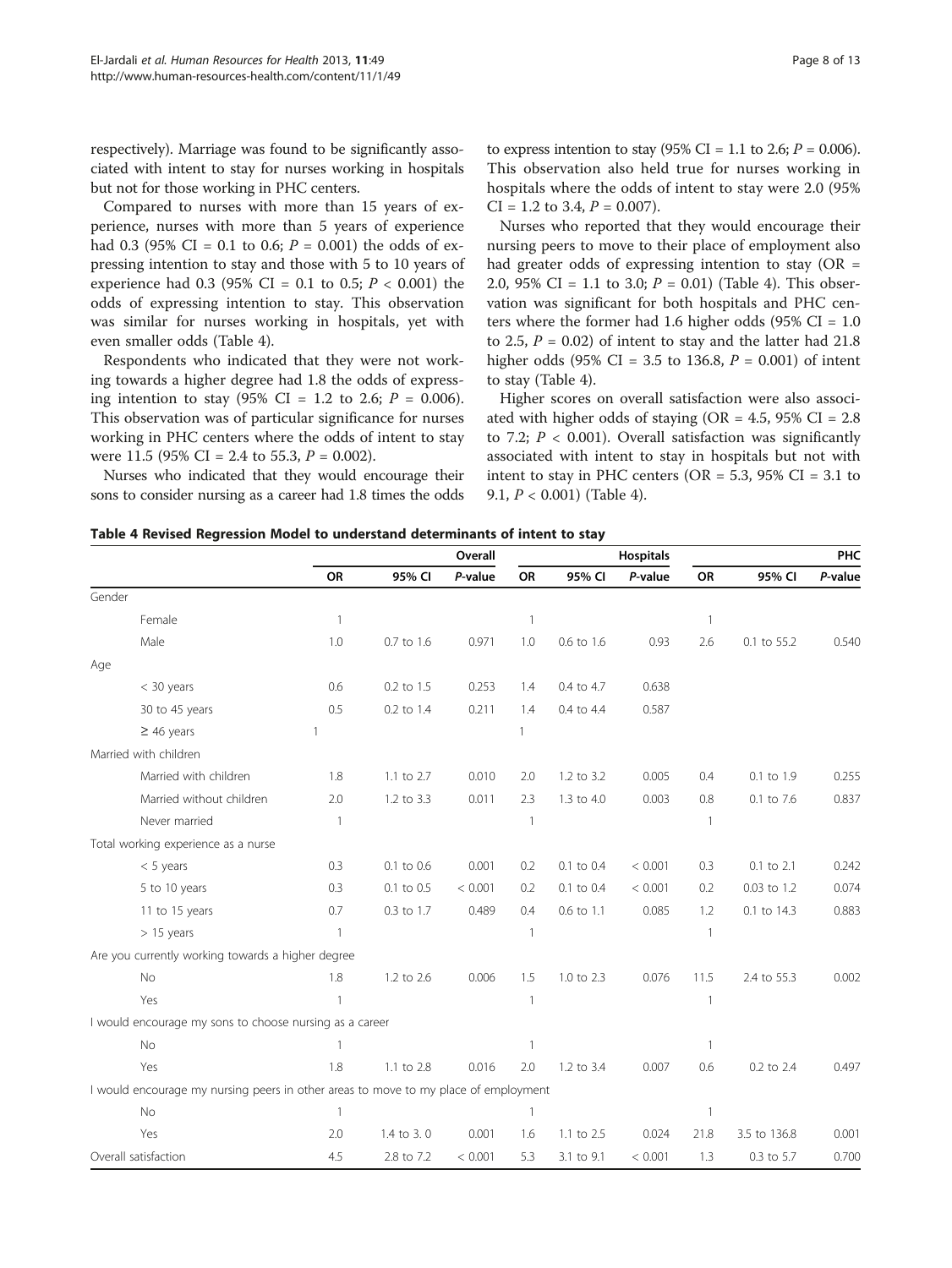# Discussion

This study was the first of its kind in both Lebanon and the EMR to investigate the retention of nurses working in underserved areas. Findings from this study revealed that several demographic and personal characteristics of nurses were associated with their intent to stay in their current job.

Study findings revealed that nurses less likely to report intent to stay had fewer years of experience and were thus younger. The fact that age was only significantly associated with intent to stay at the bivariate level and not significant at the multivariate level could be attributed to the fact that age and years of experience go in parallel; more experienced nurses are typically older. The direct association between years of experience/age and intent to stay is consistent with other studies in literature [[28,29\]](#page-12-0). Our findings prompt nurse planners, policy and decision makers to design and implement targeted retention initiatives aimed at retaining new nurse graduates, less experienced and younger nurses in rural and remote communities [\[30](#page-12-0)]. Such initiatives must be designed in an engaging approach to involve younger and less experienced nurses in planning and implementation [\[7](#page-11-0)].

Study findings further indicated that married nurses and those married with children were twice as likely to indicate intention to stay in their current job as compared to their unmarried counterparts. Such findings are also in accordance with previously reported studies in the literature [\[31\]](#page-12-0). Sociocultural factors related to the perceived role of married women in society may also play a role in enhancing married nurses' job retention. Most married females in Lebanon (and other Middles Eastern countries) are expected to take the lead in terms of caring for their families and children [\[32](#page-12-0)]. They do thus prefer job stability close to their homes and their children's schools. They are also less mobile compared to their single counterparts since married nurses with children may find it difficult to relocate with the whole family and have a higher sense of financial responsibility [[33\]](#page-12-0). They generally also display higher levels of job commitment [[34](#page-12-0)].

Analysis of the MMSS reveals that surveyed rural nurses were most satisfied with the 'relationship with co-workers' aspect of work. Such a relationship appears to be an important motivator that is enhancing rural nurses' retention and possibly mitigating the negative aspects of employment in rural and remote communities. Furthermore, encouraging peers to move to the nurse's place of employment is also indicative of significantly higher odds of staying in current job. A strong relationship with co-workers has been found to be important in modern healthcare systems and has been linked to improved work environment which has a critical impact on patient safety. Managers of rural health facilities are encouraged to organize programs and activities that strengthen team work and enhance professional collaboration. Such programs are found to not only enhance the quality of patient care but also the retention of nurses [[35,36](#page-12-0)].

Study findings revealed a clear issue with motivating and rewarding nurses with extrinsic rewards. There is overwhelming evidence in the literature that motivating nurses would increase their job satisfaction and positively influence their intention to stay [\[37,38\]](#page-12-0). This is particularly significant for nurses working in rural and remote communities [\[39,40\]](#page-12-0). Examples of extrinsic rewards include bonuses, raises, paid vacations, tuition reimbursement, and paid or unpaid leave to pursue further education [[41](#page-12-0)-[43\]](#page-12-0). Some countries have employed a number of strategies to improve the retention in rural areas, including financial incentives, trainings and continuing education programs and introducing supportive supervision and participatory management [\[7](#page-11-0)]. Nurse planners, managers and stakeholders are invited to offer an assortment of rewards targeting nurses working in rural communities in particular. Such rewards need not be expensive and their effects would need to be assessed in order to decide on the proper configuration that would enhance the satisfaction and retention of nurses in rural and remote communities [[1,](#page-11-0)[44\]](#page-12-0).

While regression analysis reveals that working towards a higher degree negatively influenced nurse retention, the findings from the MMSS show that satisfaction with access to professional development opportunities had a positive impact on intent to stay. The consolidation of these two findings indicate that while working towards a higher degree might push rural nurses to seek a job in the more competitive urban areas (thus decreasing their intent to stay), providing opportunities for professional development through seminars, short courses and access to conferences (among others) would enhance the job retention of rural nurses. In that regards, the findings of this study are consistent with other studies in literature that indicate that rural nurses' access to professional development and short term educational opportunities enhance their job satisfaction and support their retention [[2,](#page-11-0)[44,45\]](#page-12-0). Such programs are particularly important for health care providers working in rural and remote communities due to professional isolation and high cost of travel to acquire up to date knowledge [[46\]](#page-12-0). Professional development programs were found to strengthen both the recruitment and retention of nurses in rural and remote areas, being valued even more to nurses than material rewards [[1,](#page-11-0)[29\]](#page-12-0). Establishing a continuing education and professional development program for nurses in underserved areas is a top priority for health policy and decision makers; particularly the order of nurses in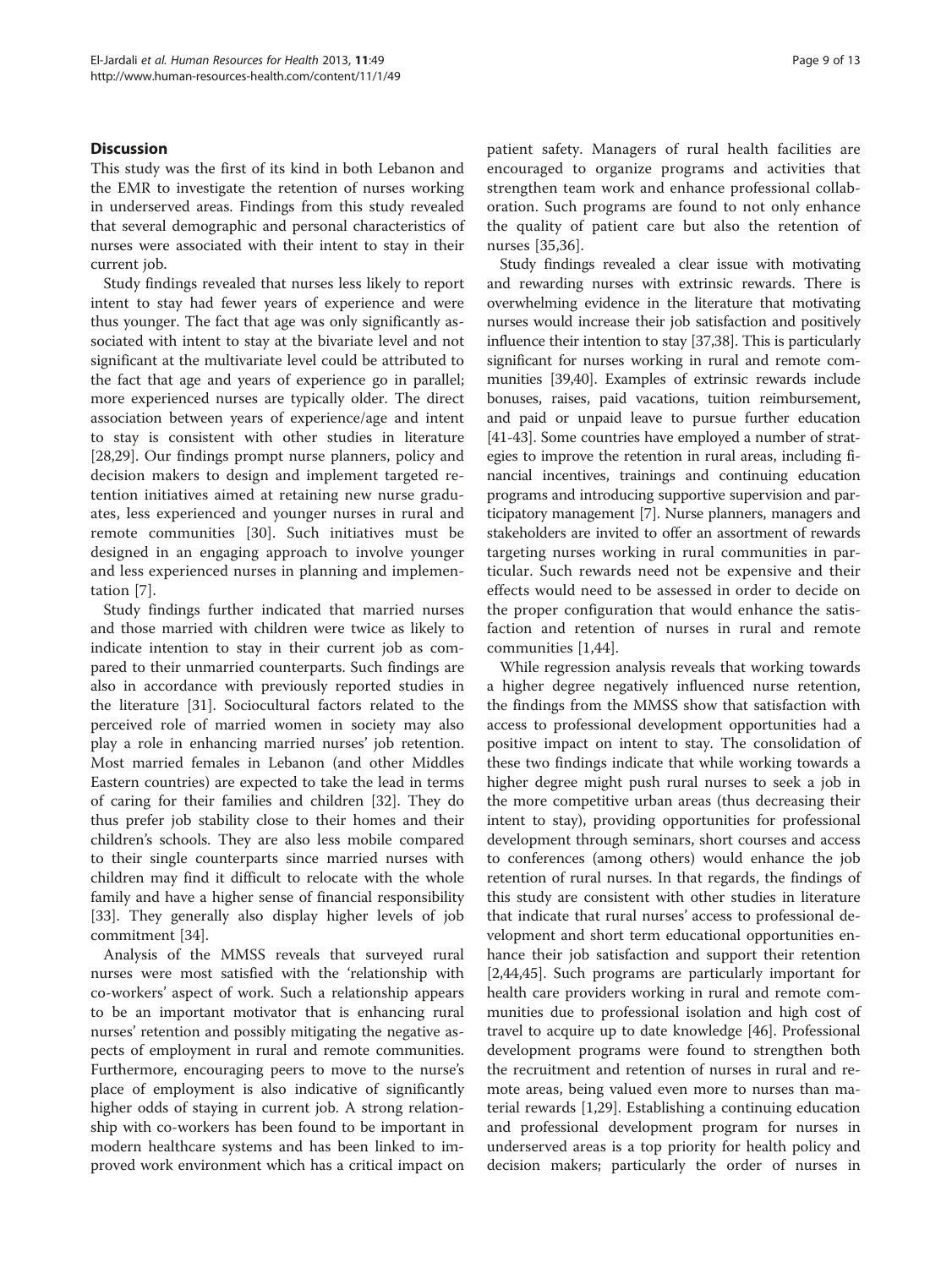Lebanon. Such programs do not only contribute to delivery of evidence based patient care but also have the potential to enhance nurses' retention in rural and remote communities.

Study findings highlight differences between responses of nurses working in hospitals versus PHC centers. Nurses working in PHC centers were more likely to report an intent to stay. The literature points out some advantages to working in PHC centers in rural settings; mainly greater autonomy in caring for patients and ability to better utilize professional skills [[2\]](#page-11-0). Furthermore, the shorter working hours in PHC centers might be a key reason for married nurses with children to prefer working in PHC centers particularly as evidence in the literature points out to nurses' preference to work shorter hours [\[47\]](#page-12-0). This could also explain why more experienced nurses were more likely to work in PHC centers. Moreover nurses working in PHC centers had more positive attitudes towards nursing but they were less likely to report working towards a higher degree than nurses working in hospitals. While such findings are encouraging in regards to nurse retention within the expanding primary healthcare and community care network in Lebanon, they also highlight a policy priority to investigate and address the underlying causes behind nurse dissatisfaction with the hospital work environment in rural and remote communities in Lebanon. Identifying and addressing these causes would be a prerequisite to enhancing nurses' job satisfaction and consequently retention in rural health facilities.

One of the main limitations for this study was the lack of information on the number and distribution of nurses across health facilities in Lebanon. The country also lacks clear cut boundaries that define rural areas from urban areas which made the mapping exercise a challenge. Having clearer boundaries and a more comprehensive database would have enabled a more thorough examination of the distribution of nurses in understaffed areas in Lebanon and allowed the authors to place the findings in the greater context of the Lebanese health care system. However, an extensive mapping of health facilities in the identified underserved areas was conducted to ensure that study findings represent the views of this stratum of the nursing workforce. The response rate could also be deemed one of the limitations of the study as we could not ascertain whether nonrespondents carry a different opinion/experience than nurses that have responded to this study. However, the study had a relatively good response rate from nurses, with more than three quarters of targeted nurses (75.5%) responding to the questionnaire. In terms of facilities, and as portrayed in Figure [1,](#page-10-0) 62% of hospitals and 61% of PHC centers returned the surveys, indicating the majority of health facilities were able to participate in the

study. Although these facilities were not different from the responding ones with regards to geographic location or the socioeconomic status of the catchment area, they tended to be smaller in size than the responding ones. The most common reasons for not participating in the study as reported by the facilities were: having too few or no nurses (particularly in PHC centers) or inability to designate a contact person at the facility to coordinate data collection. This indicates that the facilities may have been poorly staffed and lacked nursing personnel to complete the survey. Despite these challenges, we believe that the study had a very good response rate (75.5%) which enhances the external validity of the findings. An additional limitation relates to the inability of cross-sectional survey design to establish causality. However, the results of this manuscript outlines the association between factors influencing intent to stay which can provide lessons for decision makers on how to improve the available incentives for nurses in underserved areas. Finally, despite every attempt to ensure clarity of the questionnaire (pilot testing), it cannot be ascertained that all questions were well understood by nurses; especially among those with lower levels of education.

# Policy implications

The study findings highlighted major issues requiring attention from authorities at national, regional and international levels. Generating an accurate HRH data repository is pivotal in order to understand the supply, demand and distribution of HRH in general, and nurses in particular. Such a repository could utilize a Human Resource Information System to support evidence based HRH planning and management. Having an accurate account of nurse vacancies could help direct nurse supply (including unemployed nurses) to job opportunities in health facilities located in underserved and rural areas. Training of rural nursing cadre will also be needed not only to meet the specific health needs of the population residing in each underserved area, but also as a key motivator enhancing nurses' retention in those areas. The Order of Nurses should assume a more proactive role in supporting, empowering, and educating practicing nurses. This is particularly important in light of the policy process that is currently underway to develop and implement the nursing profession practice law in Lebanon. A benefits and incentives system should be developed to encourage nurses to work in underserved areas and retain them. The Ministry of Health, Order of Nurses and Syndicates of Hospitals should collaborate in training administrators to assume a supportive role to nursing directors and nurses and give them more authority over staffing plans. Finally, education and research institutions should work collaboratively with the nursing stakeholders and decision makers in order to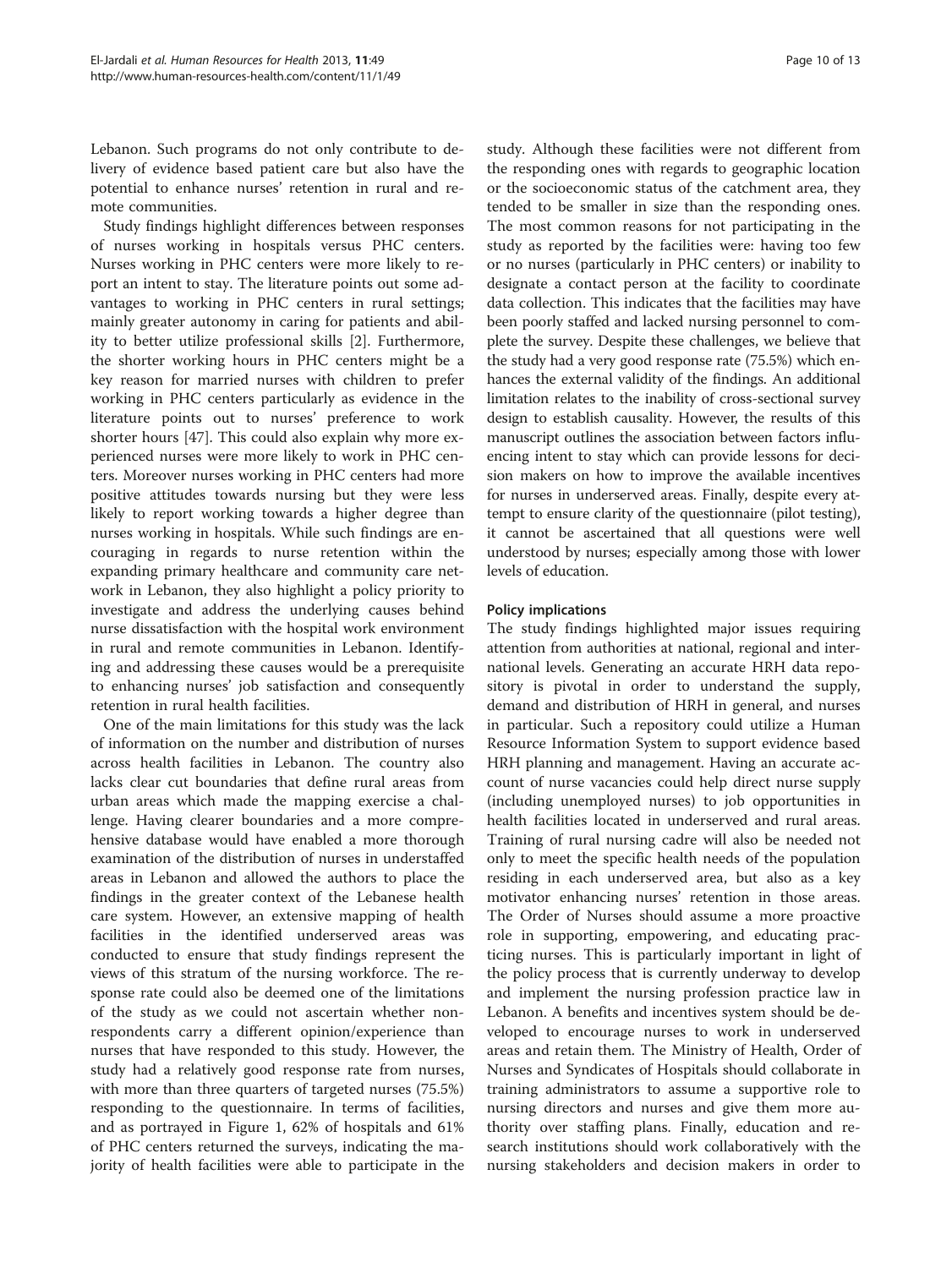<span id="page-10-0"></span>

investigate and address the underlying causes for nurse dissatisfaction with the hospital work environment in rural and remote communities in Lebanon. Such collaboration would also be needed to design and implement targeted retention initiatives aimed at keeping younger nurses in rural and remote communities. Such initiatives must be designed in a participatory approach engaging younger nurses in planning and implementation.

# Conclusion

Study findings reflect a generally unstable and dissatisfied nursing workforce in rural and underserved areas in Lebanon. Such findings are disquieting to nursing planners, policy and decision makers as they cast a doubt on the sustainability and equity of providing health services to rural populations. Nevertheless, the study identifies multiple opportunities for intervention in order to rectify the situation and enhance the satisfaction and retention of the rural nursing workforce, with particular attention to the work setting.

Our findings highlight that the nursing workforce is not homogeneous, and nurses may want different things at different life stages and in different settings. Primary healthcare, often seen as the poorer and less desirable cousin of the higher status hospital sector, comes out rather well in this survey. The less demanding nature of the job in this sector meant that it was better able to retain nurses despite the relatively poor amenities. The issue of how hospitals in those underserved areas can create a contented workforce that is willing to commit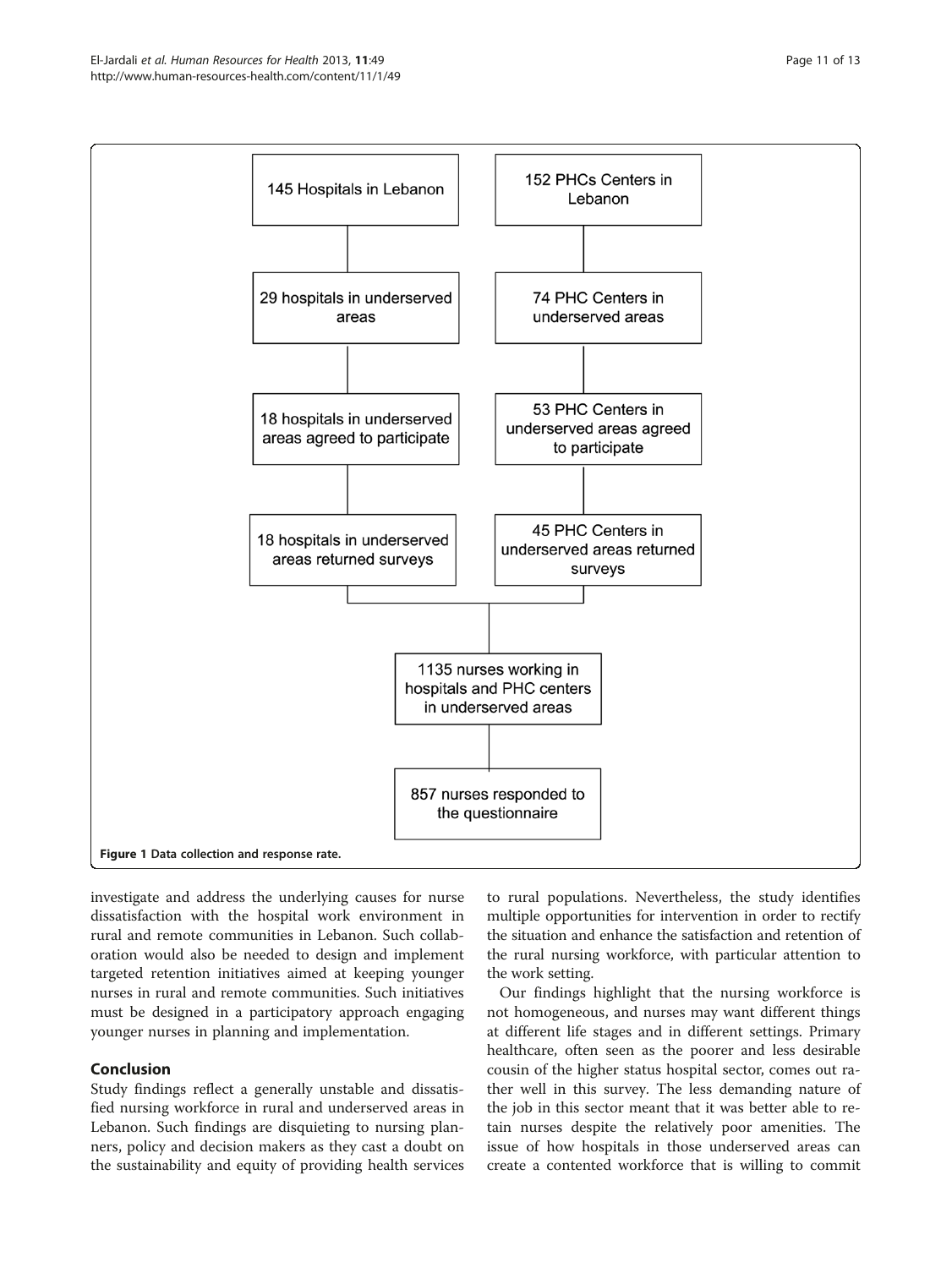<span id="page-11-0"></span>to the longer term seems to be a much greater challenge. Stakeholders are urged to work collaboratively to devise strategies and initiatives that would bolster the retention of nurses in underserved areas; especially younger nurses and those working in the hospital. Such strategies would help enhance access, quality and equity of care delivered in rural settings and would contribute to improving the retention of the healthcare system's most valuable asset… nurses.

#### Abbreviations

BSN: Bachelor of Science in Nursing; BT: Baccalaureate technique; EMR: Eastern Mediterranean Region; ERC: Ethical review committee; HRH: Human resources for health; IRB: Institutional review board; LT: Licence technique; MS: Master of Nursing; MMSS: McCloskey Mueller satisfaction scale; NWI-R: Revised nurses work index; OR: Odds ration; PHC: Primary healthcare; TS: Technique superieur; WHO: World Health Organization.

#### Competing interests

The authors declare that they have no competing interests.

#### Authors' contributions

FE contributed to the conception, study design, tool development, data collection, as well as data analysis and interpretation of results in addition to development of the manuscript. MA contributed to study conceptualization, tool development, interpretation of results and write up and revisions of the manuscript. DJ also contributed to study design, tool development, data analysis and interpretation and manuscript preparation. HD contributed to tool development, data analysis and interpretation, in addition to writing of the manuscript. NYD contributed to study design, tool development, data collection, and interpretation of results. MME contributed to tool development, and data collection. MJ contributed to tool development and data collection. SFM contributed to conception, study design, tool development, data analysis and interpretation of results and review of the manuscript. All authors read and approved the final manuscript.

#### Acknowledgements

The authors would like to thank the Alliance for Health Policy and Systems Research for funding this study. Authors also extend their thanks to Ms. Mariam Itani for her assistance in translating the survey to Arabic. Thanks are also due to Ms. Saja Michael and Ms. Fatima Majed for their assistance with data entry and to Ms. Yara Mourad, Mrs. Lama Bou Karroum and Ms. Maryah Damlaj for their assistance with editing the final version of the paper.

#### Author details

<sup>1</sup>Department of Health Management and Policy, Faculty of Health Sciences, American University of Beirut, Riad El Solh, Beirut 1107 2020, Lebanon. <sup>2</sup>School of Pharmacy, Lebanese American University, Beirut, Lebanon. <sup>3</sup>Rafic Hariri School of Nursing, Faculty of Medicine, American University of Beirut, Beirut, Lebanon. <sup>4</sup>Alaska Department of Health and Social Services, Division of Public Health, Section of Health Planning and Systems Development, Juneau, Alaska. <sup>5</sup>Department of Health Policy & Management, Florence Nightingale School of Nursing & Midwifery, King's College London, London, UK.

#### Received: 28 May 2013 Accepted: 9 September 2013 Published: 30 September 2013

#### References

- Dolea C, Stormont L, Braichet JM: Evaluated strategies to increase attraction and retention of health workers in remote and rural areas. Bull World Health Organ 2010, 88(5):379–385.
- World Health Organization: Increasing Access to Health Workers in Remote and Rural Areas Through Improved Retention - Background paper 2010. Geneva, Switzerland: WHO Press, World Health Organization; 2010. Available on: [http://whqlibdoc.who.int/publications/2010/9789241564014\\_eng.pdf.](http://whqlibdoc.who.int/publications/2010/9789241564014_eng.pdf)
- 3. World Health Organization: Working Together for Health: The World Health Report 2006. Geneva, Switzerland: WHO Press, World Health Organization; 2006. Available on: [http://www.who.int/whr/2006/whr06\\_en.pdf](http://www.who.int/whr/2006/whr06_en.pdf).
- 4. Blaauw D, Erasmus E, Pagaiya N, Tangcharoensathein V, Mullei K, Mudhune S, Goodman C, English M, Lagarde M: Policy interventions that attract nurses to rural areas: a multicountry discrete choice experiment. Bull World Health Organ 2010, 88(5):350–356.
- 5. O'Brien-Pallas L, Alksnis C, Wang S, Birch S, Murphy GT, Roy FA, Sajan P: Early retirement among RNs: estimating the size of the problem in Canada. Longwoods Review 2003, 1(4):2–9.
- 6. Grobler L, Marais BJ, Mabunda SA, Marindi PN, Reuter H, Volmink J: Interventions for increasing the proportion of health professionals practising in rural and other underserved areas. Cochrane Database Syst Rev 2009, 1:005314.
- 7. Lehmann U, Dieleman M, Martineau T: Staffing remote rural areas in middle- and low-income countries: a literature review of attraction and retention. BMC Health Serv Res 2008, 8:19.
- 8. Dussault G, Franceschini MC: Not enough there, too many here: understanding geographical imbalances in the distribution of the health workforce. Hum Resour Health [Electronic Resource] 2006, 4:12.
- 9. Anand S, Barnighausen T: Health workers and vaccination coverage in developing countries: an econometric analysis. Lancet 2007, 369(9569):1277–1285.
- 10. MacPhee M, Scott J: The role of social support networks for rural hospital nurses: supporting and sustaining the rural nursing work force. J Nurs Adm 2002, 32(5):264–272.
- 11. Gullatte MM, Jirasakhiran EQ: Retention and recruitment: reversing the order. Clin J Oncol Nurs 2005, 9(5):597–604.
- 12. Henderson LN, Tulloch J: Incentives for retaining and motivating health workers in Pacific and Asian countries. Hum Resour Health [Electronic Resource] 2008, 6:18.
- 13. Rabinowitz HK, Diamond JJ, Hojat M, Hazelwood CE: Demographic, educational and economic factors related to recruitment and retention of physicians in rural Pennsylvania. J Rural Health 1999, 15(2):212–218.
- 14. Rabinowitz HK, Diamond JJ, Markham FW, Paynter NP: Critical factors for designing programs to increase the supply and retention of rural primary care physicians. JAMA 2001, 286(9):1041–1048.
- 15. El-Jardali F, Jamal D, Jaafar M, Rahal Z: Analysis of Health Professionals Migration: A Two-Country Case Study for the United Arab Emirates and Lebanon; 2008. Unpublished draft for discussion, Available on: [http://www.](http://www.who.int/hrh/migration/Case_study_UAE_Lebanon_2008.pdf) [who.int/hrh/migration/Case\\_study\\_UAE\\_Lebanon\\_2008.pdf.](http://www.who.int/hrh/migration/Case_study_UAE_Lebanon_2008.pdf)
- 16. Abu-Saad Huijer H, Noureddine S, Dumit N: Nursing in Lebanon. Appl Nurs Res 2005, 18(1):63–64.
- 17. Badr L, Rizk U, Farha R: The divergent opinions of nurses, nurse managers and nurse directors: the case in Lebanon. J Nurs Manag 2010, 18(2):182.
- 18. El-Jardali F, Dumit N, Jamal D, Mouro G: Migration of Lebanese nurses: a questionnaire survey and secondary data analysis. Int J Nurs Stud 2008, 45(10):1490–1500.
- 19. El-Jardali F, Dimassi H, Dumit N, Jamal D, Mouro G: A national cross-sectional study on nurses' intent to leave and job satisfaction in Lebanon: implications for policy and practice. BMC Nurs 2009, 8:3.
- 20. El-Jardali F, Makhoul J, Jamal D, Ranson MK, Kronfol NM, Tchaghchagian V: Eliciting policymakers' and stakeholders' opinions to help shape health system research priorities in the Middle East and North Africa region. Health Policy & Planning 2010, 25(1):15–27.
- 21. Alameddine M, Saleh S, El-Jardali F, Dimassi H, Mourad Y: The retention of health human resources in primary healthcare centers in Lebanon: a national survey. BMC Health Serv Res 2012, 12:419.
- 22. El-Jardali F, Longuenesse E, Jamal D, Kronfol N: Health workforce in the Arab world: a public health challenge. In Public Health In the Arab World. 1st edition. Edited by Jabbour S, Giacaman R, Khawaja M, Nuwayhid I. New York: Cambridge University Press; 2012.
- 23. El-Jardali F, Murray SF, Dimassi H, Jamal D, AbuAlRub R, Al-Surimi K, Clinton M, Dumit NY: Intention to stay of nurses in current posts in difficult-tostaff areas of Yemen, Jordan, Lebanon and Qatar: a cross-sectional study. Int J Nurs Stud 2013, 50(11):1481–1494.
- 24. Mueller CW, McCloskey JC: Nurses' job satisfaction: a proposed measure. Nurs Res 1990, 39(2):113–117.
- 25. Hughes KA: Comparing Pretesting Methods: Cognitive Interviews, Respondent Debriefing, and Behavior Coding. Washington D.C: Statistical Research Division, U.S. Bureau of the Census; 2004. 20233. Available on: [http://citeseerx.ist.psu.](http://citeseerx.ist.psu.edu/viewdoc/download?doi=10.1.1.79.1570&rep=rep1&type=pdf) [edu/viewdoc/download?doi=10.1.1.79.1570&rep=rep1&type=pdf.](http://citeseerx.ist.psu.edu/viewdoc/download?doi=10.1.1.79.1570&rep=rep1&type=pdf)
- 26. Willis GB: Proceedings of the Reducing Survey Error through Research on the Cognitive and Decision Processes in Surveys, Short Course Presented at the 1999 Meeting of the American Statistical Association, Research Triangle Institute; 1999. Available on:<http://www.hkr.se/PageFiles/35002/GordonWillis.pdf>.